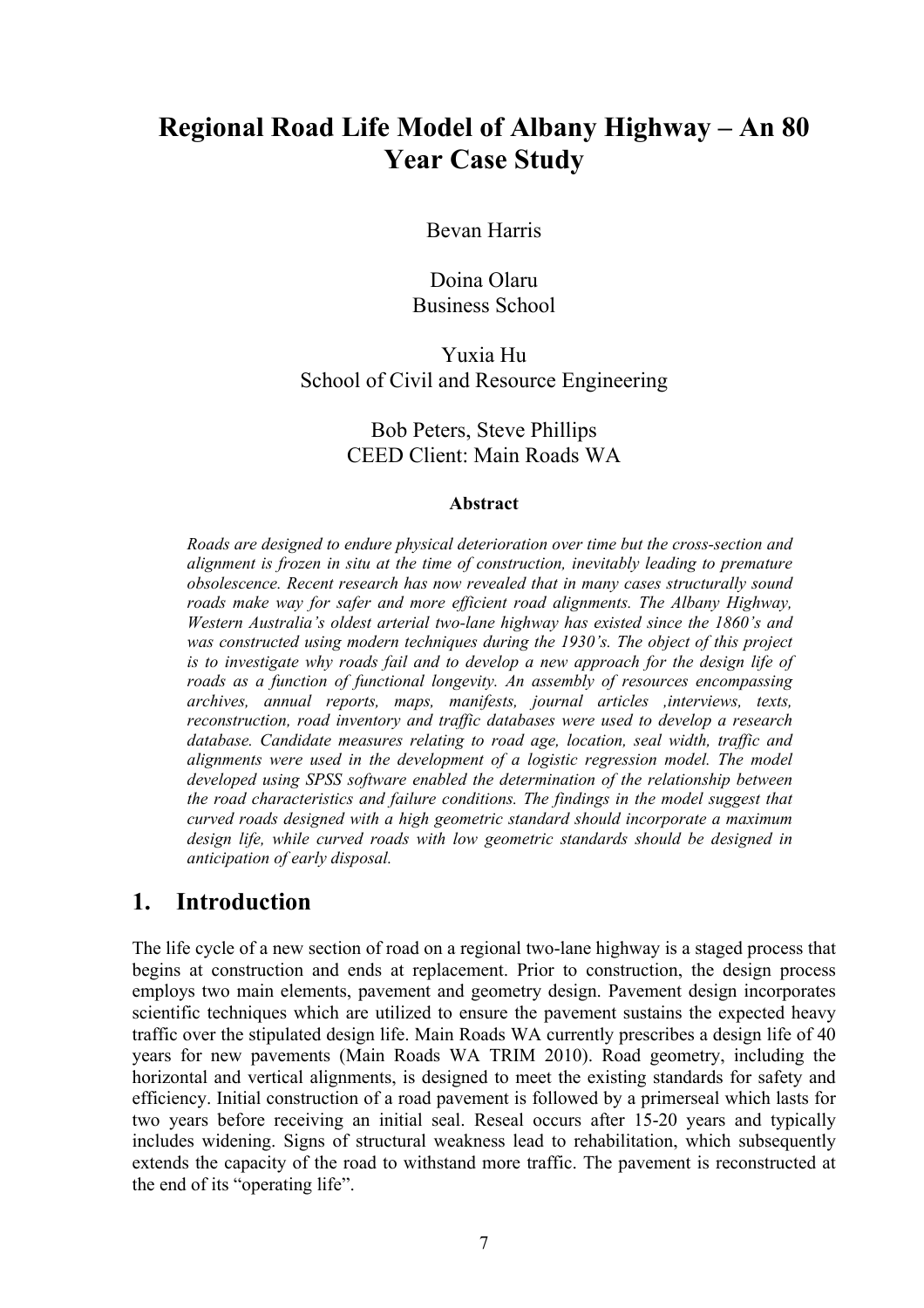Martin et al define the "operational life" as the lower bound of the "service" and "requisite/functional" lives of a road pavement (Martin et al. 2006). The "service life" of a road is defined as the time after construction or rehabilitation/replacement in which the pavement reaches a threshold value of the maximum level of pavement distress (a physical condition). "Requisite or functional life" is defined the time after construction or rehabilitation/replacement in which the existing geometry and alignment support the traffic prior to the "road configuration threshold".

The current state of the art paints a vivid picture vis-à-vis "service life". In contrast to this, "functional life" remains a nebulous matter. Currently, pavement design life is approached from the mono-causal perspective that "service life," alone, should determine the design period, but recent studies and existing knowledge within Main Roads WA suggest inclusion of functionality in pavement design life may prove efficacious. Martin et al investigated "Why Pavements are Replaced" and revealed the primary cause for road replacements (Martin et al 2007), was road realignment. This is in contradiction to the generally held belief that structural failure is the usual antecedent to replacement.

"Regional Road Life Model of Albany Highway – An 80 Year Case Study" constitutes a research exploration into the multifaceted history of the prominent highway linking the historical sea port of Albany with Perth, the State Capital of Western Australia. The Perth to Albany Road (as it was originally known) meanders, rises and dives through rolling terrain, crosses ravines and river beds through the lush forests and grassland along its, all told, 404 km of undivided highway. The Albany Highway was still being used by animal drawn transportation at least until 1935 on 16 ft (5 m) wide hodgepodge surface of bitumen and dirt. Today an over 2000 vehicles per day traverse its 24 ft (8 m) wide seal, overtaking lanes, and modern bridges.



**Figure 1 Perth to Albany Road 1927: Horse and steam tree-puller in preparation of the two-lane undivided highway (Main Roads WA 1927)**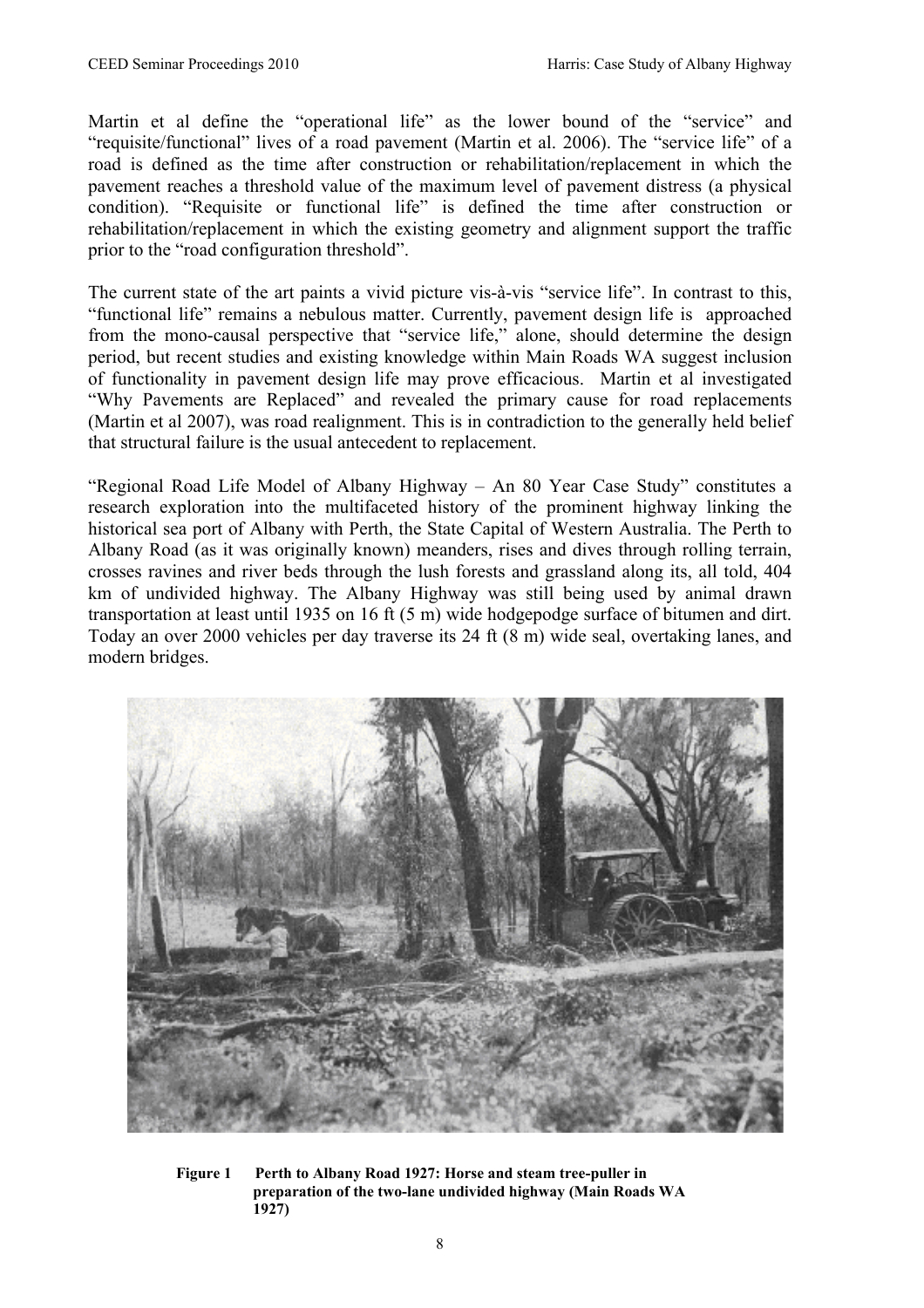

**Figure 2 The Albany Highway 1999: Reconstruction of section involved the improvement of 23 curves and construction of a four-lane divided carriageway on Bedfordale Hill (Main Roads WA 1999).** 

Roadwork and traffic data dating back to 1926 were collated and coalesced into a confluence of databases used for logistic regression analysis in an effort to determine the statistical relationship between the "functional", "service" and "operating" lives of roads. Development of calibrated statistical models designed to forecast the "operating life" of a road section will allow road designers to tailor pavement design life to optimize the utility of future road assets. In addition, Main Roads WA will be better positioned to account for existing road assets.

#### **2. Process**

A diverse range of sources were needed in order to review the history of Albany Highway. Notes taken from Main Roads WA Annual Reports, local and state newspapers, journal articles, previous investigations, letters, books, photographs and maps provide a chronological report.

The Case Study's investigation of pavement operating lives can only be achieved in a meaningful way through the employment of quantitative measurements. Achievement of this objective was contingent on the adequate procurement of precise construction records, traffic and inventory data. The inherent unpredictability of content within the archives coupled with the superficial level of detail from the remaining sources left little room for optimism. The following sources have been used

- State Records Office and MRWA Archives (Road works and traffic reports)
- MRWA Annual Reports 1927-2009 (Road works summaries).
- MRWA Records Department manifests. (Reconstruction works 1926-1945)
- MRWA Pavement Details (Pavement Ages)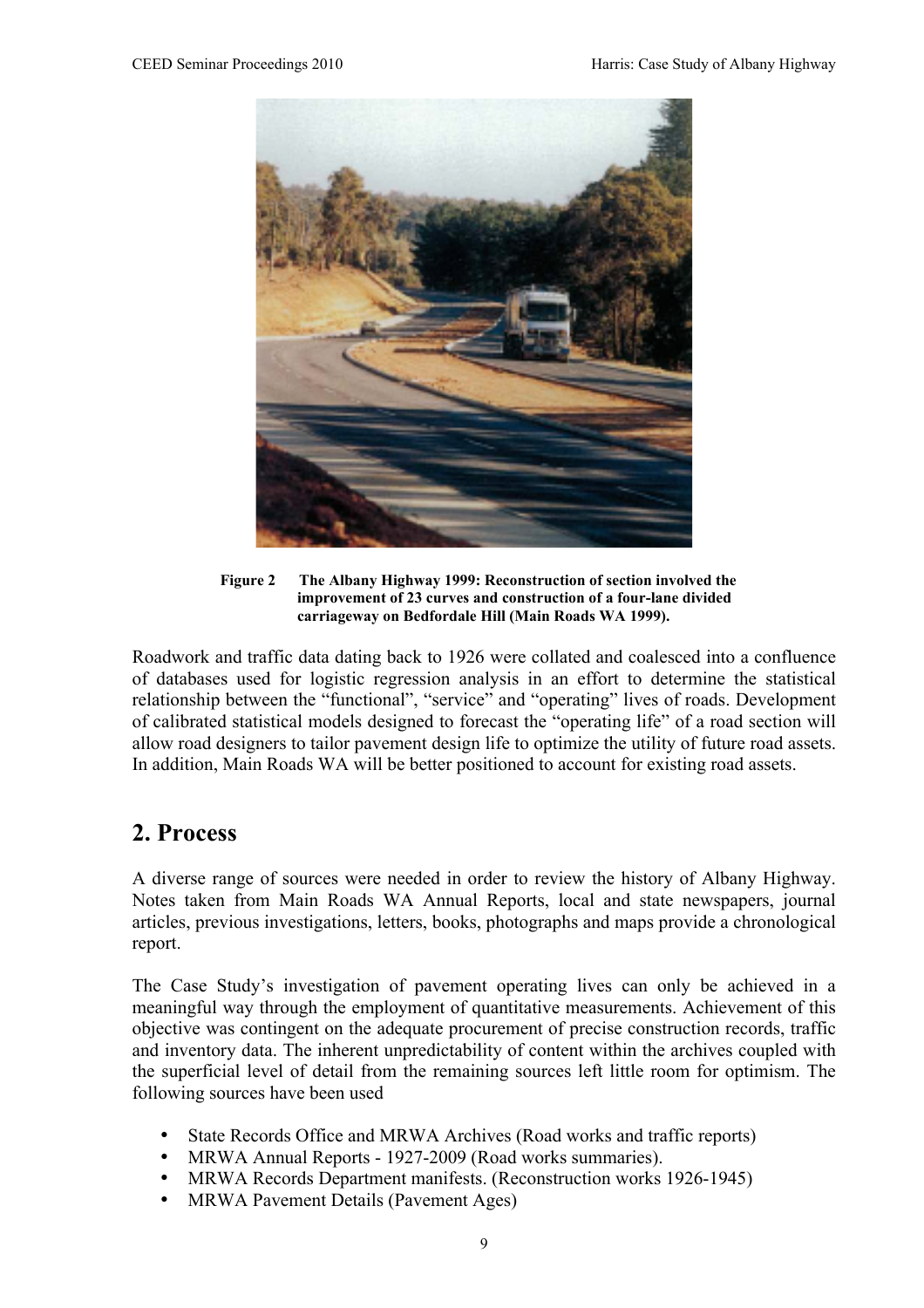- MRWA SLK book (overtaking lanes, river, bridge and other landmark locations)
- MRWA Geometry/Alignment Details (curve intensity)

An Excel Spreadsheet was laid out with columns labelled from left to right denoting location, date, description of intervention, quote, additional details, reference source and map. Each row in the Excel spreadsheet contains information relating to an intervention of some kind and are colour coded according to the information source.

Traffic data was input into a separate Excel spreadsheet. Annual Average Daily Traffic (AADT) and heavy vehicle traffic (HVT) over the highways entire length were available for the years 1976, 1983 and 2005. Prior to 1976, (for example in 1939 and 1950) some traffic volume and composition data was available. Therefore a significant amount of data needed to be estimated. Between 1976 and 2005 traffic data was estimated through interpolation, by calculating the one-year geometric growth rate and applying to the gap period. Data going back to 1935 allowed determination of the growth rate over the 41 year period for several sections. The growth rate was averaged and applied over the full length of Albany Highway.

The reconstruction data was reorganized into a second database which allowed determination of interventions for particular sections along Albany Highway over the full 84 year period. For example a particular 5 km section may have experienced construction in 1935, followed by reconstruction in 1965 and 1995. This allowed pavement lives and the interventions such as seal widening and construction of overtaking lanes to be determined. It also allowed sorting of useful and irrelevant data. Data was considered irrelevant if one or more of the following categories could not be established: age, location, and cause.

A final database was established containing useful replacement data from the second data base and introducing some new candidate measures such as traffic volumes and "curve concentration." Recent research indicated that a strong relationship exists between geometric consistency of two-lane rural undivided highways and safety (Anderson et al 2009). The lack of technical data available on the Albany Highway precluded the testing of measures related to curve and radius lengths. In response, an improvised measure was developed and coined, the "curve concentration" (curves per km), and input into the database.

The independent variables were age, old seal width, intermediary seal width, new seal widths, speed deficiency, curve concentration (still to be tested), AADT and HVT multipliers. The dependent variable was defined as the cause of road replacement. The dependent variable was split into three distinct categories of functional failure, physical failure and a hybrid between the two. SPSS software package was utilized to perform logistic regression analysis on the data.

### **3. Results and Discussion**

A total of ninety-eight road replacements were analysed in the SPSS model. In thirty-three of road replacements, the cause was due to physical failure.

| <b>Observed failure</b> | Average life |
|-------------------------|--------------|
| Physical                | 33.8         |
| Functional              | 24           |
| Both                    | 37 Q         |

**Table 1 Represents average life for three failure conditions.**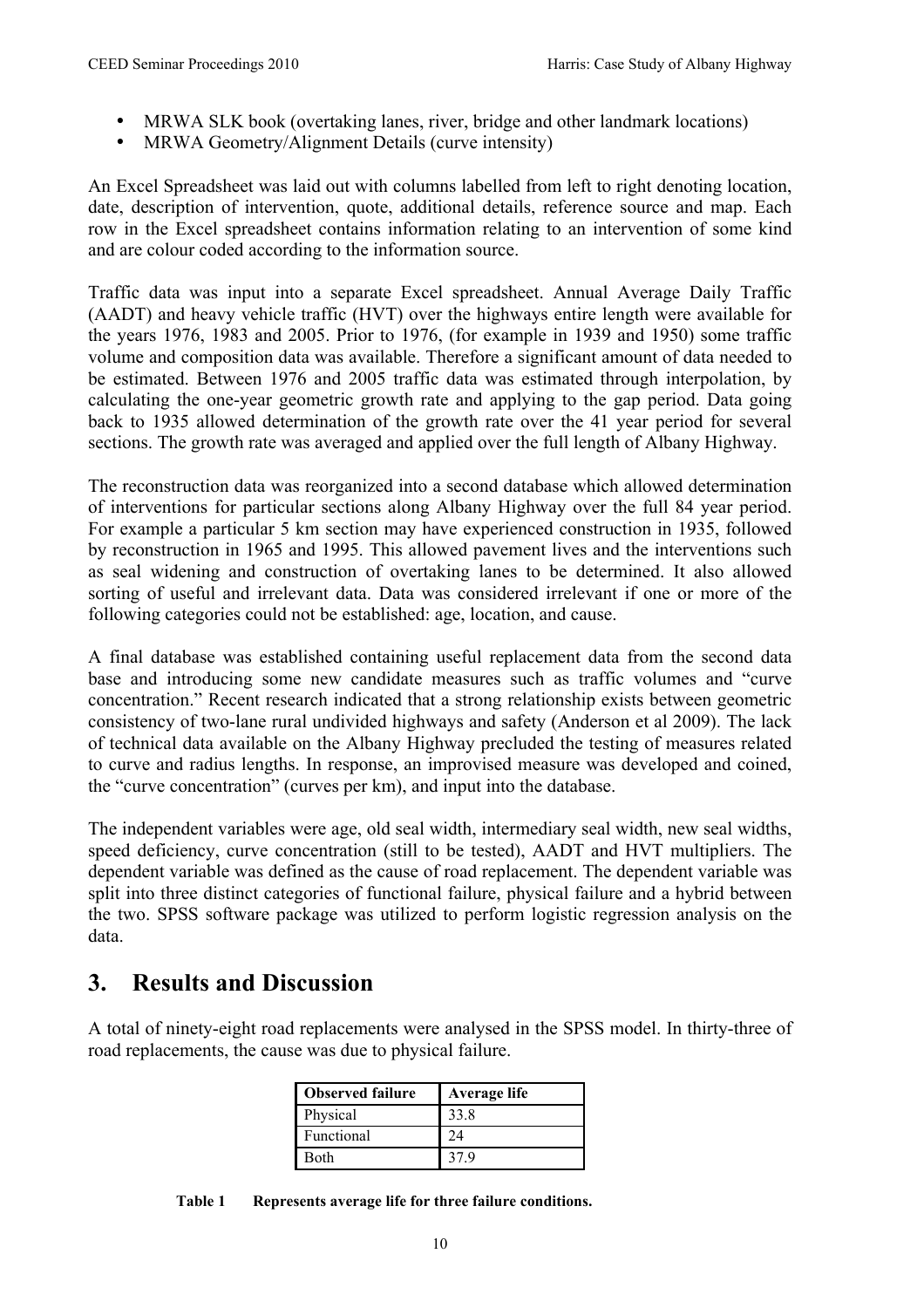| <b>VIGJJIIIVALIVII</b>          |                  |                                    |                                     |                 |  |
|---------------------------------|------------------|------------------------------------|-------------------------------------|-----------------|--|
| Observed                        | Predicted        |                                    |                                     |                 |  |
|                                 | physical failure | realignment with<br>remaining life | realignment and<br>physical failure | Percent Correct |  |
| physical failure                | 26               |                                    | O                                   | 81.3%           |  |
| realignment with remaining life | 5                | 19                                 |                                     | 70.4%           |  |
| physical<br>realignment<br>and  | 4                | 4                                  | 23                                  | 74.2%           |  |
| failure                         |                  |                                    |                                     |                 |  |
| Overall Percentage              | 38.9%            | 25.6%                              | 35.6%                               | 75.6%           |  |

**Classification**

#### **Table 2: Represents the logistic regression model's current capacity to predict the causes of road replacements.**

Thirty-one replacements were due to functional failure and the remaining thirty-three were because of a hybrid of functional and physical failure.

It is expected that average hybrid life would be equal to physical life, but the results suggest otherwise. The disparity may be due to the high representation of physical failure replacement in the 1960's when maintenance methods were not as effective as in later decades.

This effected a downward bias on the average physical life. For all intents and purposes hybrid life is physical life on a section which has functionally failed at an earlier time. Taking this into account physical life expectancy is 35.9 years. The data suggests functional failure takes place on average 24 years into pavement life, which is significantly less than the physical life of a road.

Pearson-chi squared testing was conducted and found a significant correlation between physical failure and the AADT and HVT multipliers but not with age. This reconciles with theory that the physical life is a function of the traffic and in particular heavy vehicle traffic. The variables of age and AADT multiplier were more significant in predicting functional failure. These results conform to the expected outcomes. The curve concentration variable has not yet been tested and is expected to be an influential variable. At present the model adequately predicts 75.6% of cases.

### **4. Conclusions and Future Work**

Logistic regression modelling is currently in the development stage and drawing conclusions at this point would be premature. The final step involves integrating the candidate measure of curve concentration with the model. It is expected that a model will be developed which can accurately predict the failure condition based on AADT, HVT, pavement age and a measure of the section curve concentration.

Further studies into the relationship between functional, service and operating lives and measures such as curve radius, grade and operating speeds are recommended to build on the findings of this investigation.